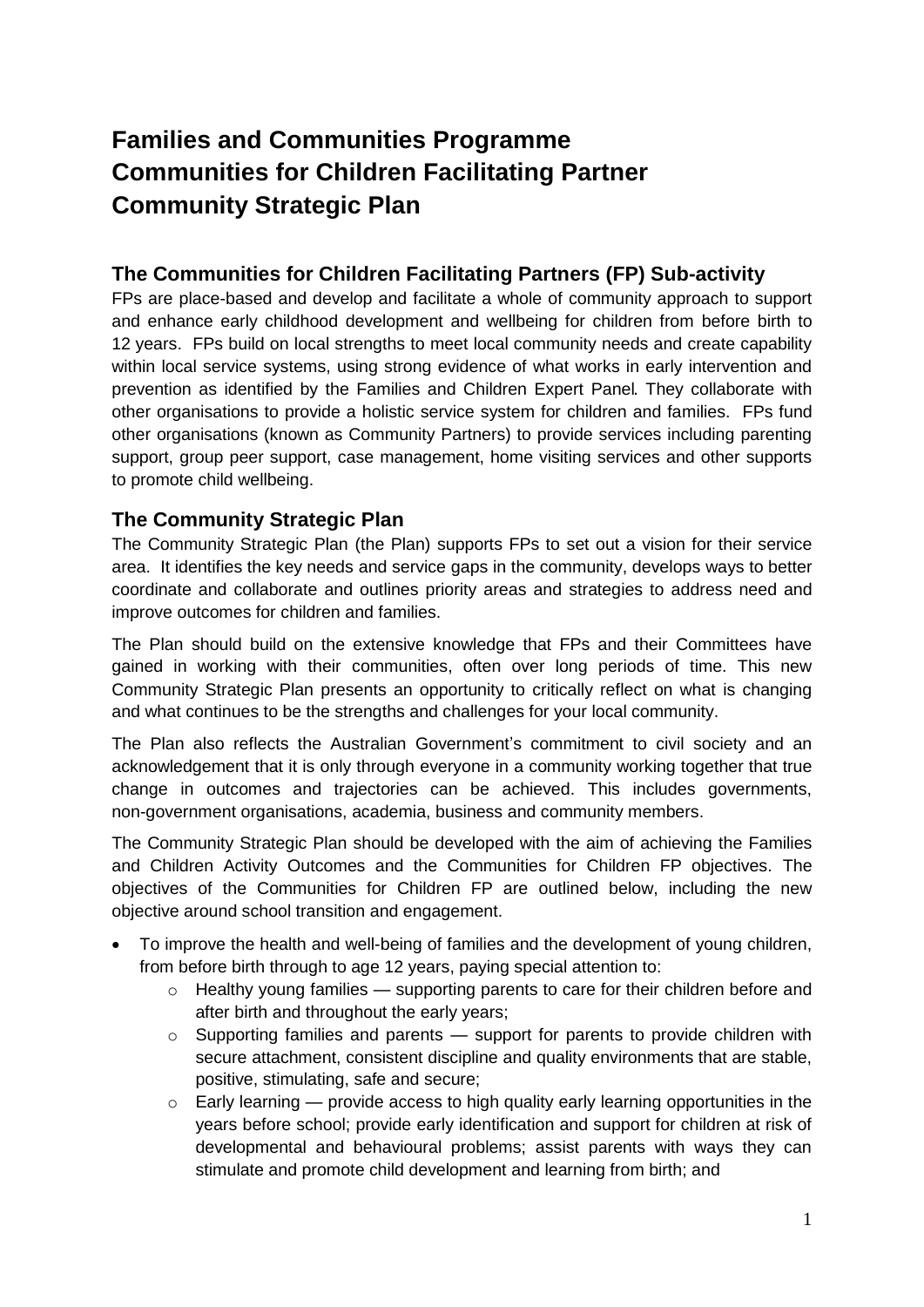- $\circ$  School transition and engagement support children and families to make a smooth transition to school and work with local schools to assist children and families with their ongoing engagement with school.
- To create strong child-friendly communities that understand the importance of children and apply this capacity to maximise the health, well-being and early development of young children at the local level.

# **Community Strategic Plan Guidance**

All Facilitating Partners are required to provide a Community Strategic Plan by **1 April 2015** for each Service Area and will cover the period to 1 July 2019.

The Plan includes the following sections:

- 1. Communities for Children Facilitating Partner's Details
- 2. Community Informed Service Mapping
- 3. Community Engagement
- 4. Service Area Vision
- 5. Priority Areas

When developing your Plan, you should consider the following documents:

- Families and Children Guidelines Overview
- Communities for Children FP Operational Guidelines
- Your Families and Communities Programme Grant Agreement, especially Item B
- Families and Children Performance Framework
- Families and Children Programme Logic, and
- State, territory and local government policies, plans and services

FPs will likely generate a substantial amount of valuable information as they develop their Plan. However, as part of the Department's commitment to reducing reporting requirements, FPs can limit responses to **one page per section** and **one page per priority area**.

The Plan must be developed in conjunction with your Communities for Children Committeeand signed by an authorising officer in your organisation before is it submitted to your Grant Agreement Manager for review.

Please contact your Grant Agreement Manager if you need assistance developing your Plan or if you may have difficulty in meeting the due date. Other useful information resources include:

- [Factsheet on the Families and Children Expert Panel](http://www.dss.gov.au/our-responsibilities/families-and-children/programs-services/family-support-program/families-and-children-activity-expert-panel)
- **•** [Factsheet on Collaboration](http://www.dss.gov.au/our-responsibilities/families-and-children/programs-services/family-support-program/factsheet-collaboration)
- [Closing the Gap on Indigenous Disadvantage](https://www.coag.gov.au/closing_the_gap_in_indigenous_disadvantage)
- [Closing the Gap: National Indigenous Reform Agreement](https://www.coag.gov.au/node/145)
- [The Toolkit for Indigenous Service Provision](http://www.dss.gov.au/our-responsibilities/indigenous-australians/programs-services/recognition-respect/toolkit-for-indigenous-service-provision)
- [The Working and Walking Together handbook prepared by SNAICC](http://www.google.com.au/url?url=http://www.snaicc.org.au/_uploads/rsfil/02497.pdf&rct=j&frm=1&q=&esrc=s&sa=U&ei=3qqnU8HlGYKQkwXGgoHYCg&ved=0CBQQFjAA&usg=AFQjCNF61xvh9XDBs57QBTy4tZk_468UaA)
- The Engaging hard-to-reach families and children report by Natasha Cortis, Ilan Katz [and Roger Patulny](https://www.google.com/url?url=https://www.sprc.unsw.edu.au/media/SPRCFile/33_OccPaper_26.pdf&rct=j&frm=1&q=&esrc=s&sa=U&ei=MaunU4XAA8jGkwXElYC4Cw&ved=0CCkQFjAD&usg=AFQjCNG9B-OYYAlfalZmdjdjldFeQr2Mtw)
- [The Family Relationship Services Australia \(FRSA\) What Helps and Hinders, FRSA](http://www.google.com.au/url?url=http://www.frsa.org.au/storage/documents-pdfs/FRSA%2520Linkages%2520Collaboration%2520Report%2520vWeb.pdf&rct=j&frm=1&q=&esrc=s&sa=U&ei=0K2nU4rDC468kAW7zoHICg&ved=0CBQQFjAA&usg=AFQjCNGfhY9qS41lAB_4TwTCYISlw5eO3g)  [Linkages and Collaboration Project Report](http://www.google.com.au/url?url=http://www.frsa.org.au/storage/documents-pdfs/FRSA%2520Linkages%2520Collaboration%2520Report%2520vWeb.pdf&rct=j&frm=1&q=&esrc=s&sa=U&ei=0K2nU4rDC468kAW7zoHICg&ved=0CBQQFjAA&usg=AFQjCNGfhY9qS41lAB_4TwTCYISlw5eO3g)
- [Interagency Collaboration by the Australian Institute of Family Studies](http://www.google.com.au/url?url=http://www.aifs.gov.au/afrc/pubs/briefing/b021/bp21a.pdf&rct=j&frm=1&q=&esrc=s&sa=U&ei=Ya6nU_b4C8PgkAXhvYCoCw&ved=0CBQQFjAA&usg=AFQjCNFZMpbMv_tOAOVIlsJV2bbCchkN7A)
- [Promising Practice Profiles at the Australian Family Relationships Clearinghouse by](http://www.aifs.gov.au/cafca/ppp/ppp.html)  [the Australian Institute of Family Studies](http://www.aifs.gov.au/cafca/ppp/ppp.html)
- **[Creating Conditions for Collective Impact](http://www.griffith.edu.au/criminology-law/key-centre-ethics-law-justice-governance/research/prevention-developmental-pathways/creating-conditions-for-collective-impact)**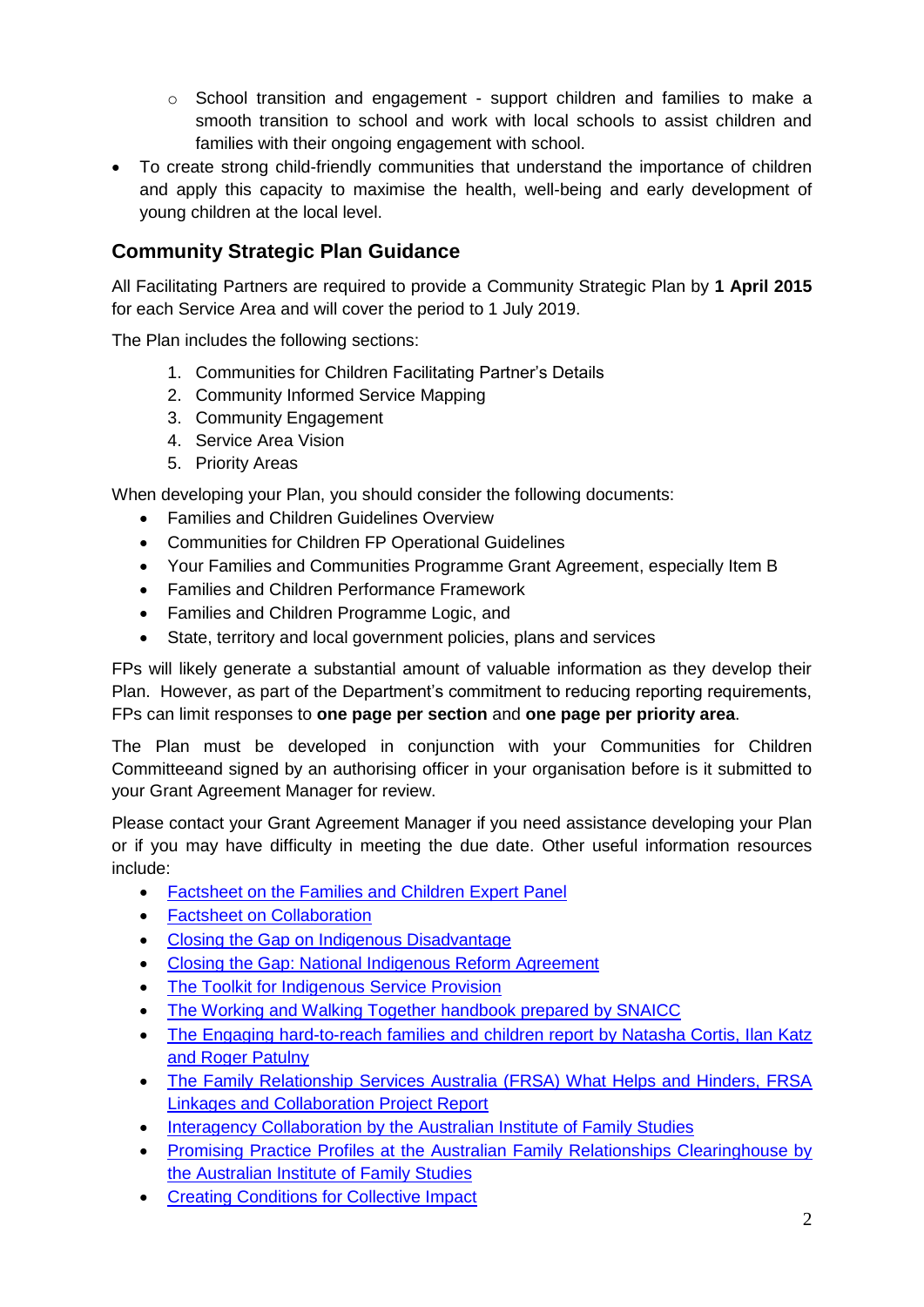# **Communities for Children Facilitating Partner's Details**

# **Facilitating Partner Details**

| Service Area Name                   | Raymond Terrace-Karuah                                                    |
|-------------------------------------|---------------------------------------------------------------------------|
| FP Name                             | The Smith Family                                                          |
| <b>FP Contact Name</b>              | Alison Harwood                                                            |
| FP Contact Title                    | <b>Project Manager Communities for</b><br>Children Raymond Terrace-Karuah |
| Address                             | c/o Raymond Terrace Public School<br><b>Adelaide Street</b>               |
|                                     | <b>Raymond Terrace</b>                                                    |
|                                     | PO Box 10500                                                              |
|                                     | <b>Raymond Terrace</b>                                                    |
| <b>State/Territory and Postcode</b> | <b>NSW 2324</b>                                                           |

## **Community Strategic Plan**

| Date Communities for Children<br><b>Committee agreed to Community</b><br><b>Strategic Plan</b> | 18 February 2015                                                              |
|------------------------------------------------------------------------------------------------|-------------------------------------------------------------------------------|
| <b>Name of Facilitating Partner</b><br><b>Authorising Officer</b>                              | Sulabha Pawar<br>National Manager Government and<br><b>Community Projects</b> |
| <b>Signature of Facilitating Partner</b><br><b>Authorising Officer</b>                         | SULABHA PAWAR                                                                 |

## **DSS Use**

| Date of Submission to DSS     | 2 March 2015 |
|-------------------------------|--------------|
| Date of DSS approval          |              |
| <b>DSS Delegate Name</b>      |              |
| <b>DSS Delegate Position</b>  |              |
| <b>DSS Delegate Signature</b> |              |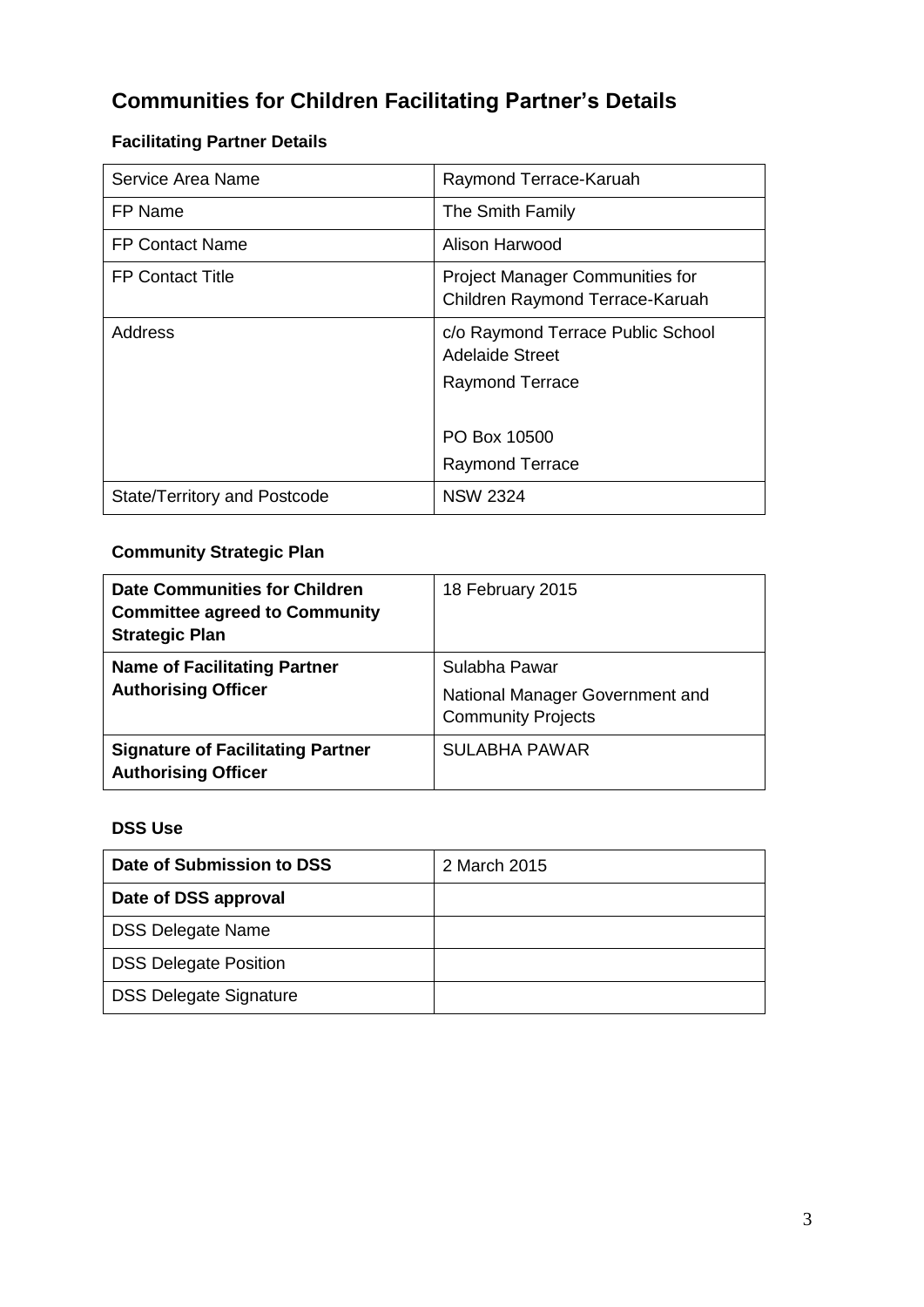# **1. Community-Informed Service Mapping**

*Note this Community Strategic Plan addresses the suburbs of Raymond-Terrace, Karuah, Tanilba Bay and Lemon Tree Passage within the Port Stephens LGA, and Tea Gardens and Hawks Nest within the Great Lakes LGA, as identified in the Service Agreement between The Department of Social Services and The Smith Family as Facilitating Partner.* 

*The suburbs of Woodville, Seaham, Medowie and Williamtown identified in the Service Agreement were not determined to demonstrate significant vulnerability relative to the above areas across a range of indicators.* 

#### *Developmental and educational vulnerabilities*

There are significant vulnerabilities within the AEDC particularly for children in Raymond Terrace, Tanilba Bay and Lemon Tree Passage**.** In Raymond Terrace 33% of children are vulnerable on one or more domain compared with 22% in the Port Stephens LGA and; 17% are vulnerable on two or more domains compared with 11% in Port Stephens. Domains of particular concern are Social competence; Emotional maturity, and; Language and cognitive skills. In Tanilba Bay – Lemon Tree Passage, 34% of children are vulnerable on one or more domain and 17% on two or more domains. Fewer than 50% of children are on track in the Physical health and wellbeing domain. In the Social competence domain 12% more children are vulnerable than in NSW. In the Communication skills domain just over 50% are on track, compared with 75% in NSW and 71% in Port Stephens<sup>1</sup>.

Aboriginal children are more likely to be educationally vulnerable both in the early years and at primary school. The numbers of Aboriginal children "on track" within the AEDC has fallen across most domains but particularly: Communication skills and general knowledge (where 80% were on track in 2009 but just 57% were on track in 2012), and; Social competence (where there was a fall from 74% to 59% on track). Schools report that the gap between Aboriginal and non-Aboriginal children is widening as represented in AEDC and NAPLAN  $data<sup>2</sup>$ .

Community consultations identified that there are relatively low rates of enrolment or low attendance in early learning and care by Aboriginal children and vulnerable children.The exception is Karuah where it was reported that all preschool aged children are enrolled. Teaching through culture and culturally-rich learning environments were highlighted as being necessary for the engagement of Aboriginal children and their families. Some pre-schools have strong cultural elements within their service and their curriculum, but require support to increase engagement with Aboriginal families and vulnerable families.

Speech and language issues were identified as being of major significance in the early and primary school years, specifically expressive and receptive language disorder. The schools, preschools and services sector has limited capacity around early identification and intervention strategies, although one school was trialling a volunteer-based intervention with primary school children, and several preschools and schools engaged speech pathologists to some extent. Given the limited specialist services available, long wait lists, onerous travel and sometimes high costs, there is a gap in support for ongoing interventions at home and in educational settings.

#### *Physical health and wellbeing*

-

Children and families in our community experience vulnerabilities in relation to physical health and wellbeing**.** Data for Port Stephens identifies high rates of overweight and obesity (62%) low rates of fruit and vegetable consumption (62% and 90%); high rates of physical inactivity (73%); high rates of smoking including mothers smoking during pregnancy (50% of

<sup>&</sup>lt;sup>1</sup> Australian Early Development Index 2009 and 2012, A Snapshot of Early Development in Australia

<sup>&</sup>lt;sup>2</sup> Australian Early Development Index 2012, Community Profile: Port Stephens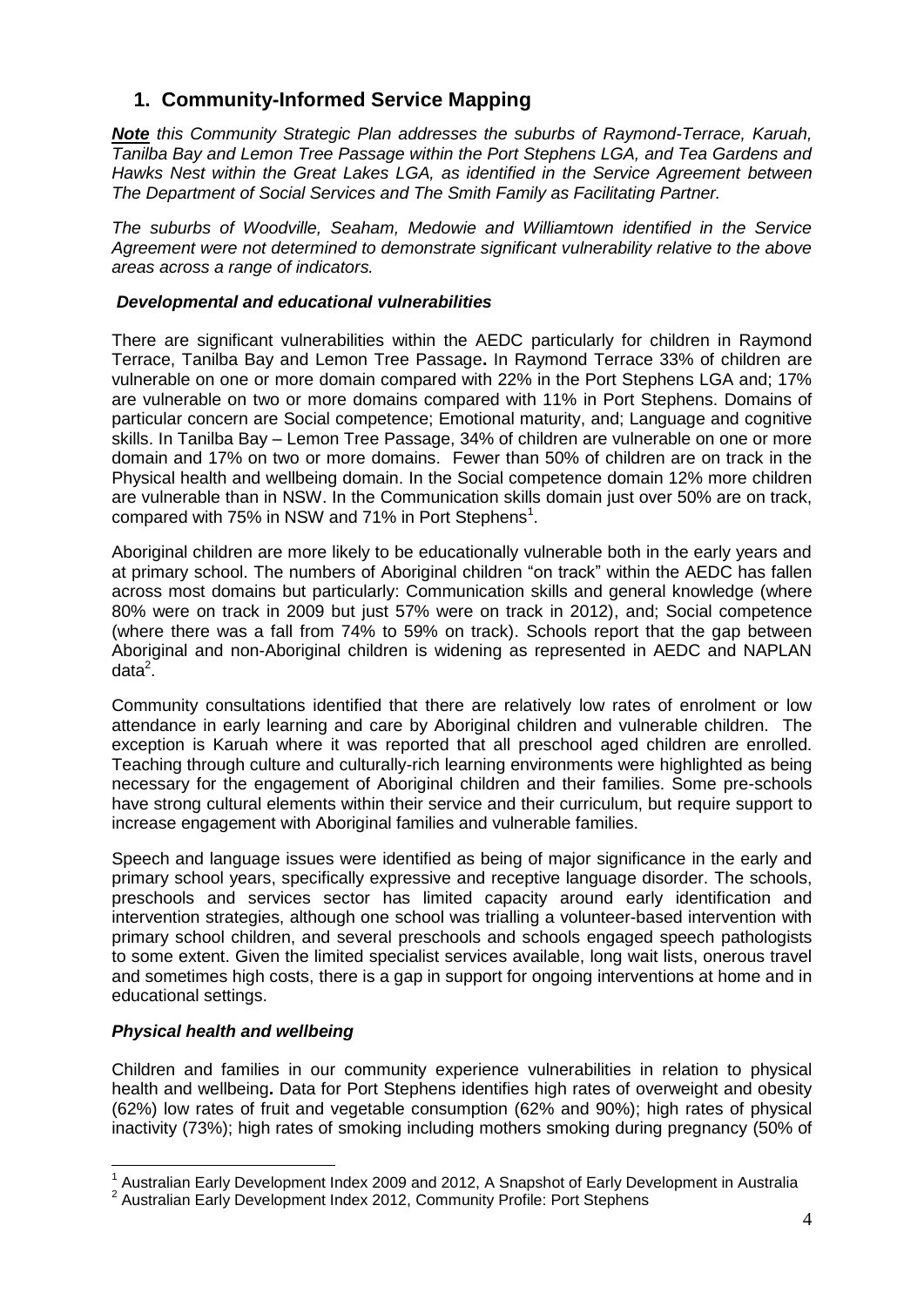Aboriginal mothers in the Hunter Medicare Local area), and; low birth weight babies (15% of Aboriginal babies in the Hunter Medicare Local area)<sup>3</sup>. Poor diet and limited physical activity were strong themes identified through community consultation. Barriers to physical activity included perceptions of public safety, limited facilities, and cost**.** Conversely, physical play and recreation is reported to be highly valued by children and their parents/ carers.

In our community there are several services which embed 'healthy lifestyle' messages within broader activities such as parenting programs and playgroups. There are also some dedicated activities such as the NSW Government's *Go for Fun* and *Crunch and Sip*, and the Cancer Council's *Eat It To Beat It*. There is a need to review how best to engage families in the context of vulnerability and disadvantage and to identify both evidence-informed/ evidence-based interventions and opportunities for innovation in this area. There is also some evidence that engaging parents/ carers as well as children results in better outcomes.

#### *Limited educational attainment and high unemployment*

High rates of unemployment, low incomes and low rates of educational attainment exist across our community, with particular vulnerability in Karuah, Tea Gardens, Hawks Nest and Raymond Terrace. 53% of two parent families in Hawks Nest - Tea Gardens are jobless, and the unemployment rate in Karuah is  $10\%^4$ .

Low incomes resulting from unemployment or unreliable employment is impacting family functioning and outcomes for children as identified through consultation including with Job Services Australia and parents/ carers.

Factors that may be exacerbating the impacts of low incomes and educational levels on children and families include physical isolation and lack of transport particularly in Tea Gardens, Hawks Nest, Tanilba Bay and Lemon Tree Passage; and significant housing insecurity in Tea Gardens and Hawks Nest due to seasonal holiday lettings.

Parents and carers identified 'employment' and 'financial security' as high priorities for their families and expressed a desire to improve their education and/ or employability skills. Activities that support this in the context of vulnerability and disadvantage are needed. These should include 'scaffolding' of supports for parents/ carers for example in relation to trauma, parenting and family functioning. This may represent a more integrated approach with Job Services Australia, adult training and education providers, and child and family services.

 $\overline{1}$  $3$  Medicare Local 2013, Hunter Medicare Local 2013 Needs Assessment Public Component

<sup>&</sup>lt;sup>4</sup> Australian Bureau of Statistics 2011, Census of Population and Housing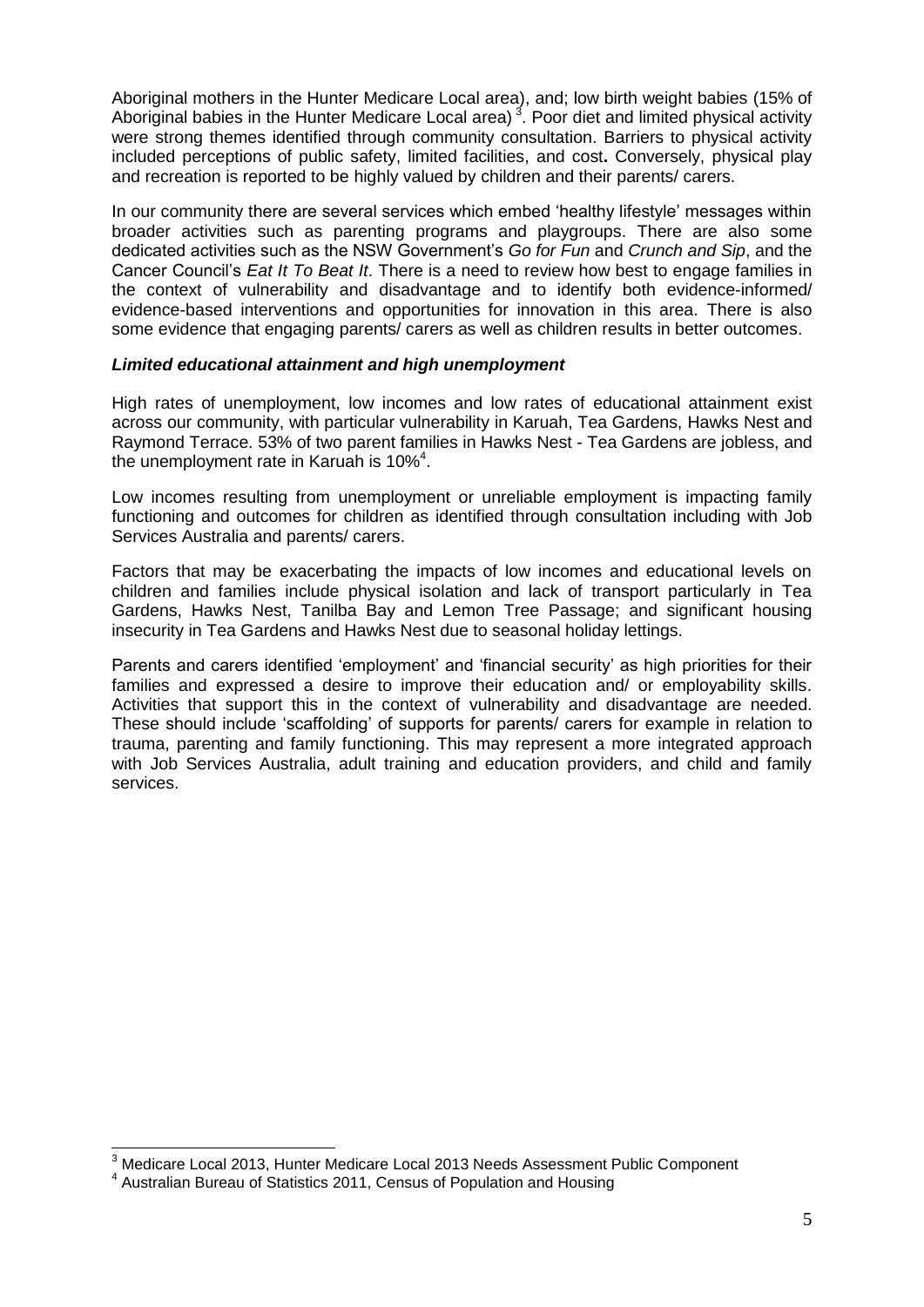# **2. Community Engagement**

Communities for Children Raymond Terrace - Karuah has been operating since 2004. Building on existing community knowledge, The Smith Family as the Facilitating Partner recently undertook extensive data collection and community consultation to ensure that the 2015-2019 **Community Strategic Plan** (CSP) addresses community needs and reflects the aspirations of the community. The community consultation methodology included surveys, workshops and interviews with parents, businesses and other stakeholders, as well as creative activities with children to get their perception and feedback. This process was supported by the CfC Committee and led to the active engagement of 118 children, 68 parents/ carers, 47 service providers and businesses, and 16 education providers in the CfC FP planning process.

**The CfC Committee** continues to guide, advise and inform CfC FP planning, community relevance and responsive implementation. The Committee is a forum of stakeholders in executive and leadership roles. It meets bi-monthly and is the basis for the Collective Impact coalition. Membership includes community members including parents/carers and community influencers, business representatives, school principals, child and family service providers, relationship service providers and government agencies.

The Facilitating Partner is a member of various community and service provider networks which support sector engagement and capacity building. Two such important networks are:

**Port Stephens Child and Family Network** is a broad network of schools, services and government agencies focussed on information sharing and referrals with the aim of supporting child safe and child friendly communities.

**Port Stephens Education and Employment Interagency** is convened by Port Stephens Council and aims to improve the coordination and communication between education and training providers and other support agencies; to increase the community's ability to access learning opportunities, and; to develop a formal learning community framework.

To ensure the ongoing participation of the Civil Society in CfC FP Raymond Terrace – Karuah, the Facilitating Partner and the CfC Committee are exploring various community engagement strategies to be implemented more broadly from July 2015. In this, the CfC FP is mindful of the need to avoid duplication with existing forums, and to ensure clarity of purpose for participating stakeholders. These strategies are intended to ensure that CfC FP continues to be informed by the needs and aspirations of the community:

**CfC FP Parent and carer forum** which is inclusive of people with lived experience and provides the basis for mutual feedback between CfC FP and the community. Meetings will be interactive and held in appropriate community settings. This will also provide an opportunity for increased engagement with families in new areas of service provision (Tea Gardens, Hawks Nest, Tanilba Bay and Lemon Tree Passage).

**CfC FP Children's activities** engaging primary school aged children for example through online surveys and creative discussion activities. Meetings will be held in child friendly spaces such as schools.

**Raymond Terrace Chamber of Commerce** supports business engagement and networking. The CfC FP will investigate becoming a member of the Chamber.

**Karuah Interagency** and **Karuah Working Together (KWT)** are respectively agency and community forums supporting information sharing and cooperation. The CfC FP is currently the lead of the Interagency, and will attend KWT meetings.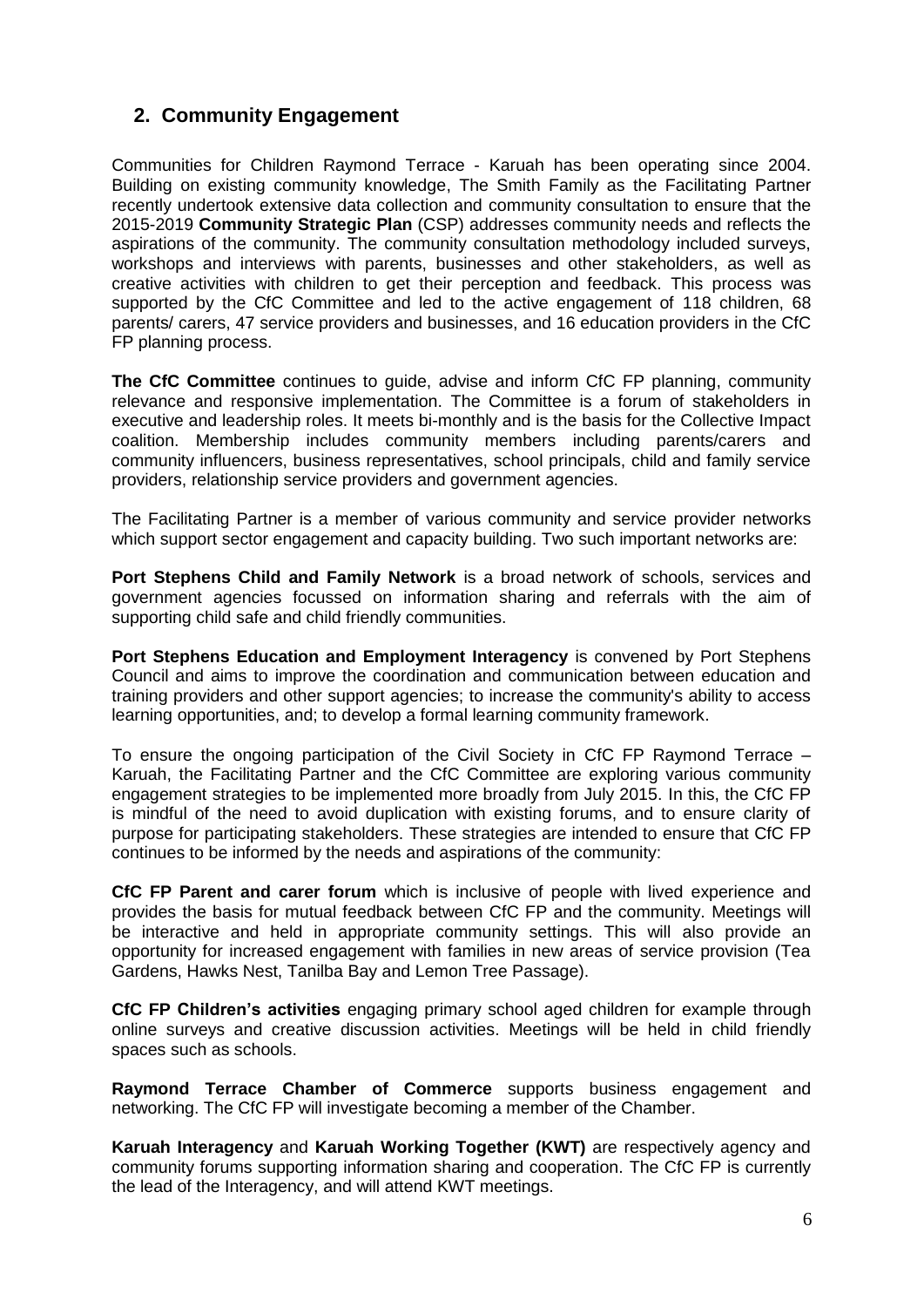CfC FP will also investigate engagement with Royal Australian Air Force Families (RAAF) families across the community in recognition of the particular context and challenges experienced by these families such as high mobility and rates of parental absence.

# **Attached: CfC Committee membership list and Terms of Reference**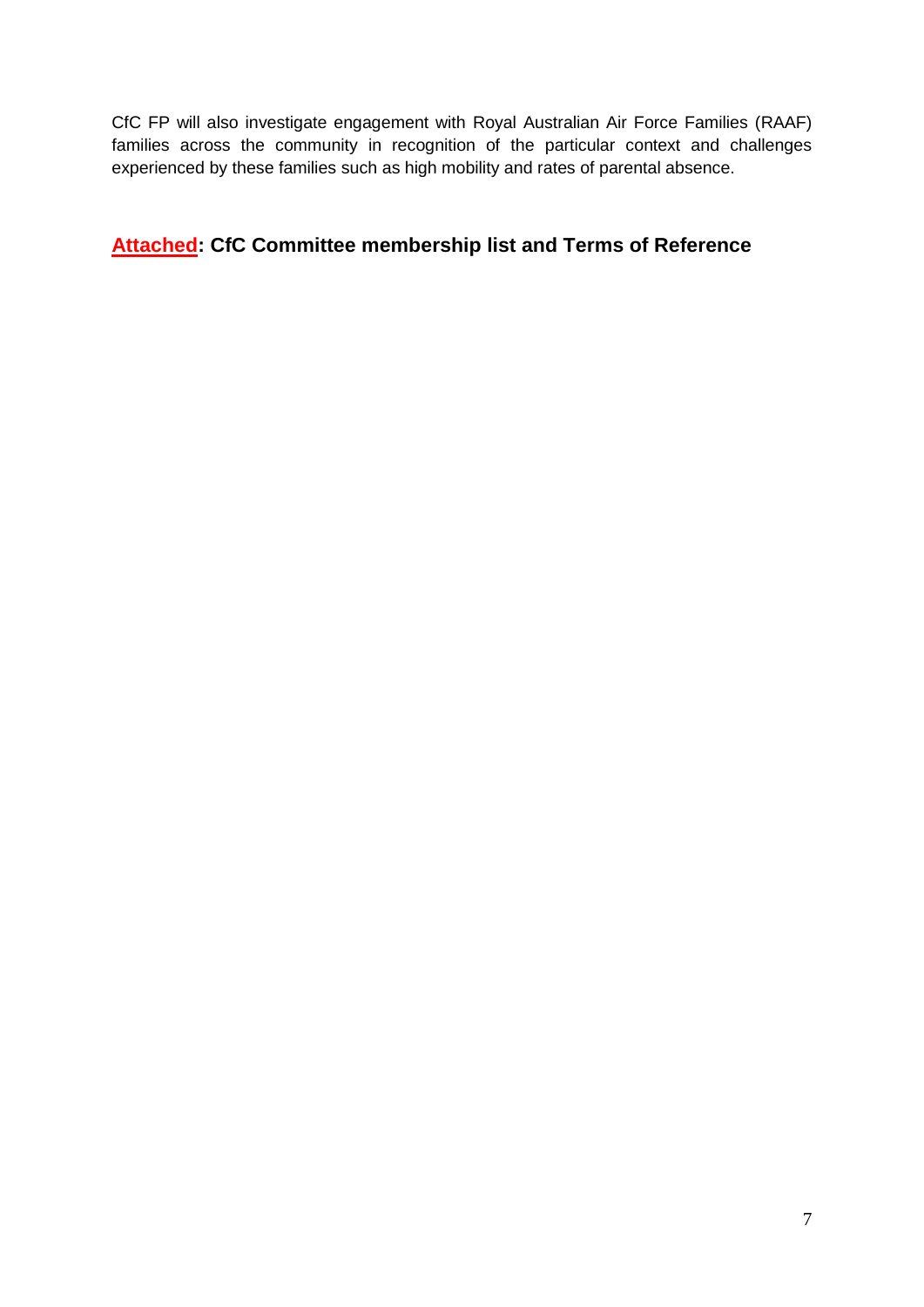# **4. Service Area Vision**

## **VISION**

## *Our community is smart, strong and skilled. It is a place where stars are born.*

The Vision for Raymond Terrace and Karuah CfC FP demonstrates the desire of the CfC Committee and the broader community to take a place responsive, strength based and inclusive approach to support children 0-12 years and their families in our community.

This Vision is a reflection of the extensive community consultation undertaken by The Facilitating Partner. Specifically, responses to the following questions guided the Visioning exercise:

- "What are your visions for your community"
- "What are your hopes and dreams for your family"

The top priorities for children were play and activities with family, more natural spaces, more friends, cooking and eating together as a family. The priorities for parents/ carers were happiness, health, a good education, success, employment, financial security and safety.

One respondent stated that their Vision for the community was that it was "a place where stars are born" and this comment was thought to reflect the aspiration of most citizens in the community.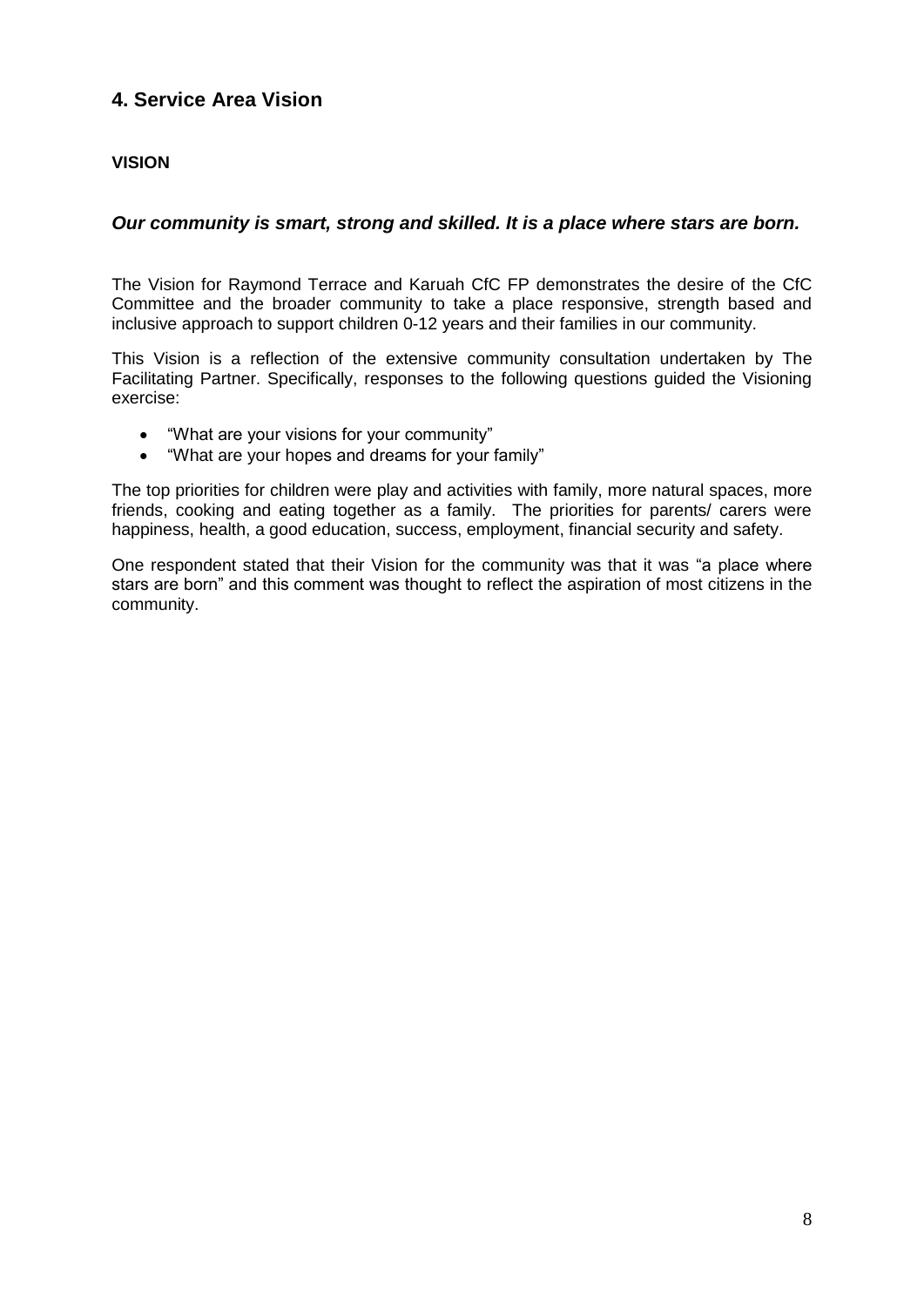# **3. Priority Areas**

**Priority Area One ~ My Smart Community:** Quality early childhood development, education and care, and; success at school

This priority is informed by the education vulnerabilities identified in the AEDC and NAPLAN data and through consultation. Children in Raymond Terrace, Tanilba Bay and Lemon Tree Passage are particularly vulnerable in specific AEDC domains, with approximately one third of children vulnerable on one or more domain. The gap between Aboriginal and non-Aboriginal children upon commencing school and once at school is widening. In one AEDC domain (Communication skills and general knowledge) the percentage of on-track Aboriginal children has dropped by 23% from 2009 to 2012 $<sup>5</sup>$ , and several school principals commented</sup> that NAPLAN data was indicating an increasing gap in some areas. Healing programs (for adults), learning through culture, and involvement in schools and education were identified as priorities by families. Supporting children including in relation to trauma and speech/ language are priorities for schools and services.

*Priority locations are Raymond Terrace and Tanilba Bay - Lemon Tree Passage. Tea Gardens and Hawks Nest would be investigated.* 

#### **Outcomes and objectives**

*Families and Children Activity's outcome:* Improved child wellbeing; Increased parental capacity; Increased service integration and collaboration; Improved access for vulnerable or disadvantaged individuals and families

*Communities for Children FP objectives: Objective 1 -* To improve the health and well-being of families and the development of young children, from before birth through to age 12 years, paying special attention to: **Early learning** — provide access to high quality early learning opportunities in the years before school; provide early identification and support for children at risk of developmental and behavioural problems; assist parents with ways they can stimulate and promote child development and learning from birth; and **School transition and engagement** - support children and families to make a smooth transition to school and work with local schools to assist children and families with their ongoing engagement with school

#### **Under this Priority we would**:

-

*Funded direct service delivery* for activities such as: Enhanced early years networks across early education providers, service providers and Primary Stage 1 teachers; Learning through culture and cultural elements in early years contexts; Facilitated access for families to quality early education environments; Facilitated access for families to specialist services including speech and language services; Build capacity of parents/ carers and staff around speech and language interventions; Trauma informed coaching for staff and organisational capacity building; Parenting support including healing programs that enable increased engagement in their child's development and learning.

*Build professional capacity* through Facilitating Partner learning and development support to service system in relation to trauma-informed and culturally-safe practice with a focus on coaching strategies.

*Build sector capacity* through Facilitating Partner support in relation to: Enhanced integration of early year's networks, and; Enhanced integration between specialist health services and child and family services.

<sup>&</sup>lt;sup>5</sup> Australian Early Development Index 2012, Community Profile: Port Stephens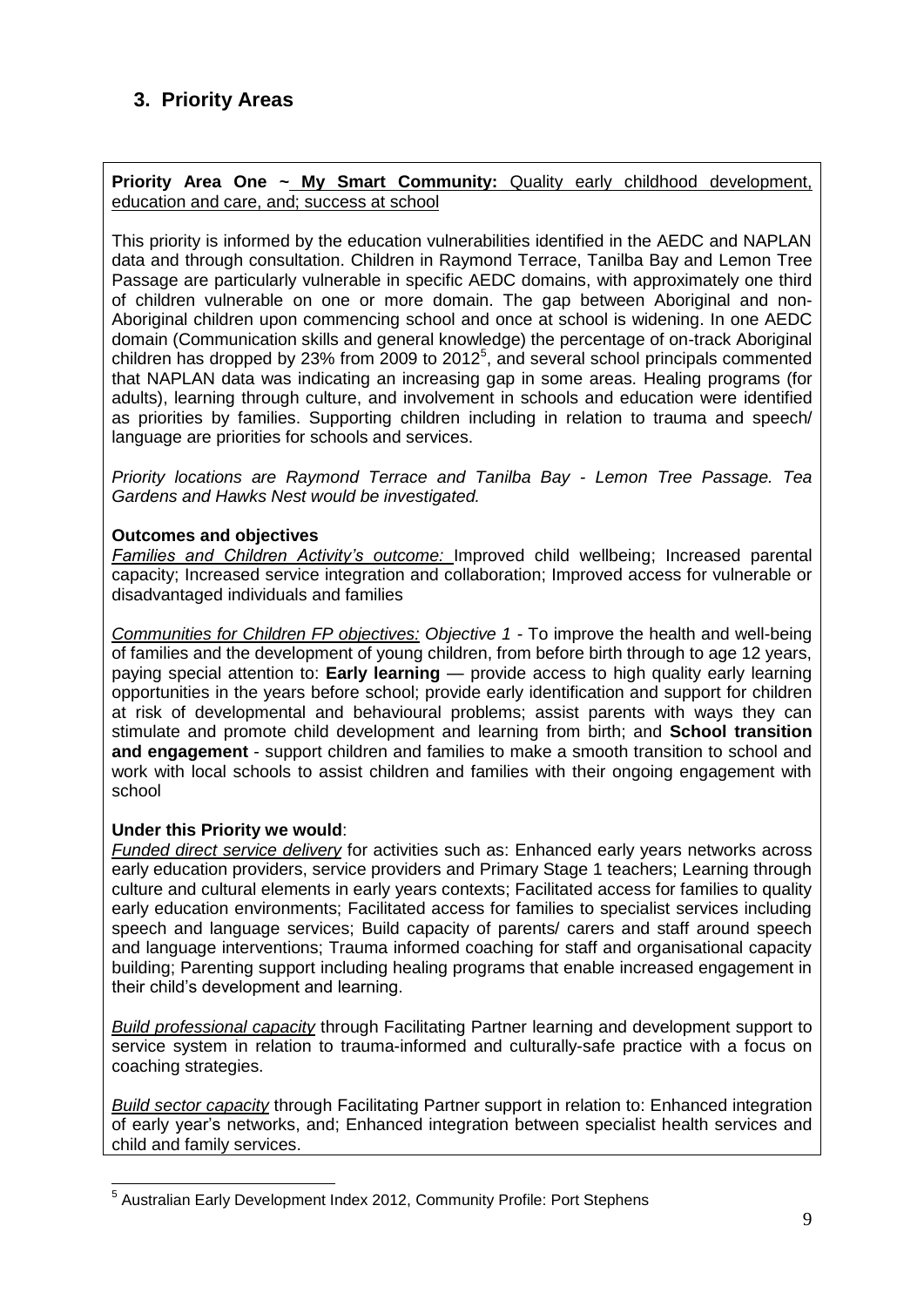**Outcomes measurement:** Client outcomes measured through observation and surveys (pre and post service) as per DSS data collection; AEDC, NAPLAN and other education data at appropriate scales will measure contribution to change over time.

### **Key stakeholders:**

- Children aged 0-5 and their families; Children 0-12 and their families
- Aboriginal organisations and services
- Preschools, schools and child and family services
- NSW Department of Education and Communities (preschools and primary schools)
- NSW Department of Family and Community Services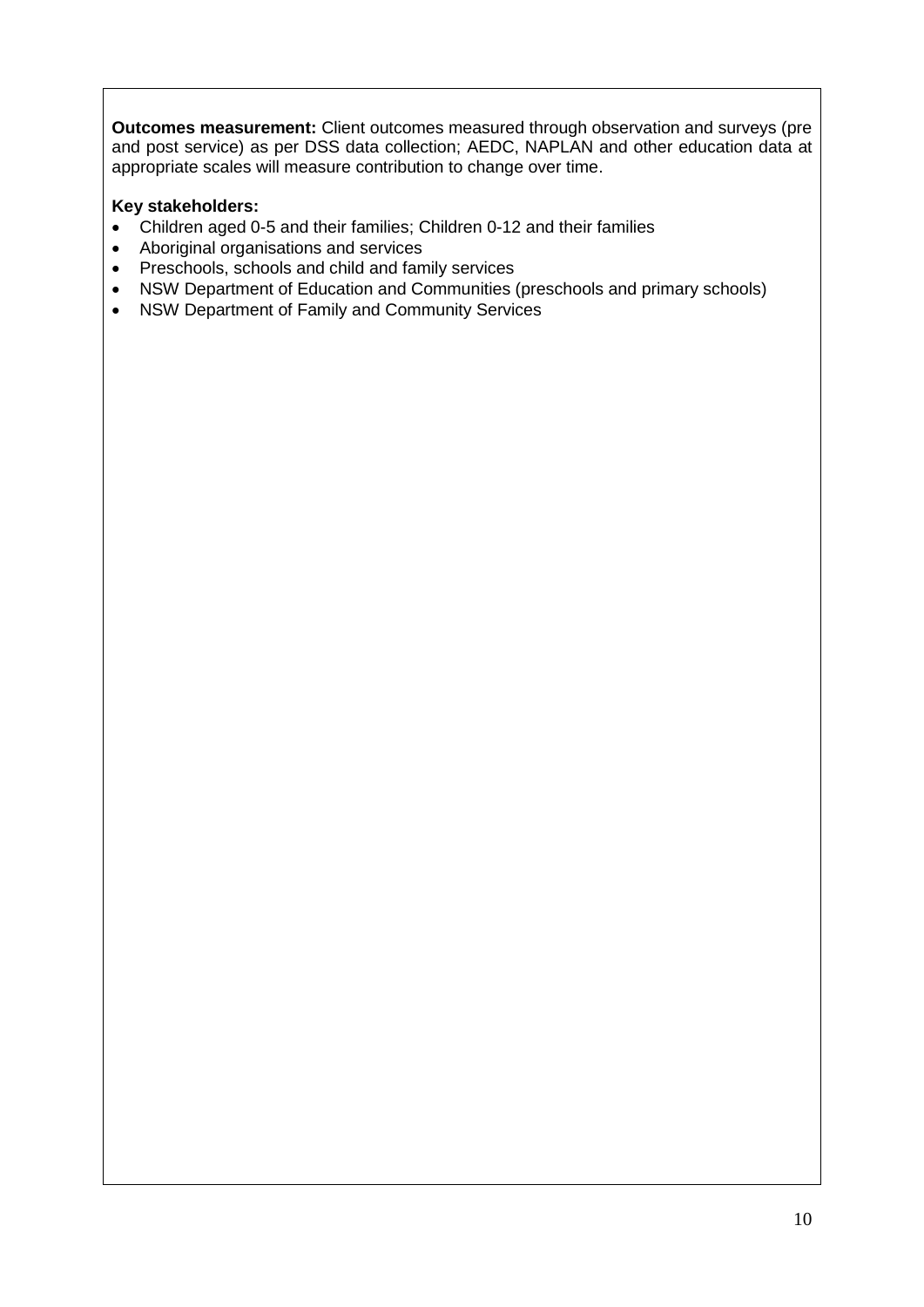## **Priority Area Two ~ My Strong Community:** physical health and wellbeing

This priority is informed by a range of health risk factors where vulnerabilities were identified across the community for example high rates of overweight/ obesity (62%), and high rates of physical inactivity  $(73%)^6$ . There are significantly higher rates of mother's smoking during pregnancy in Port Stephens than in  $NSW<sup>7</sup>$ , with 50% of Aboriginal mothers smoking during pregnancy and 15% of Aboriginal babies being low birth weight<sup>8</sup>.

Families identified 'health' and 'having more family time together' as high priorities. Children and parents/ carers reported that physical activities such as walking, swimming, cooking and eating together as a family are important. Community consultation also identified barriers to physical activity for example cost and amenity.

*Priority locations are Raymond Terrace, Karuah, Tea Gardens and Hawks Nest.*

## **Outcomes and objectives**

*Families and Children Activity outcome:* Improved child adult and family wellbeing; Improved child wellbeing; Improved access for vulnerable or disadvantaged individuals and families

*Communities for Children FP objectives*: *Objective 1 -* To improve the health and well-being of families and the development of young children, from before birth through to age 12 years, paying special attention to: **Healthy young families** - supporting parents to care for their children before and after birth and throughout the early years; *Objective 2 -* To create strong child-friendly communities that understand the importance of children and apply this capacity to maximise the health, well-being and early development of young children at the local level.

### **Under this Priority we would:**

*Funded direct service delivery* for activities such as: Supporting access to affordable fresh food; Food handling and cooking skills; Shopping and budgeting skills; Activities in local play and recreation spaces for example 'pop-up playgrounds'; Low-cost/ no-cost physical activities; Facilitated access and supported referrals to specialist health services.

*Build professional capacity* through Facilitating Partner learning and development support to services providers in relation to early identification of health risk factors (such as smoking during pregnancy, poor infant diet and nutrition and low physical activity) and strategies for service providers to effectively address these with families.

*Build sector capacity* through Facilitating Partner support in relation to: Enhanced and supported referral pathways; Enhanced integration of health services (general and specialist) and child and family services, preschools and schools.

**Outcomes measurement:** Client outcomes measured through observation and surveys (pre and post service) as per DSS data collection; Health data if available at appropriate scale will indicate contribution made over time.

## **Key stakeholders**

- Children aged 0-12 and their families
- Health providers
- Preschools, schools and child, family and disability services
- Local Government including Assets and Recreation divisions
- NSW Department of Family and Community Services

 $<sup>7</sup>$  NSW Perinatal Data Collection, Centre for Epidemiology and Evidence, NSW Ministry for Health,</sup> accessed 26 November 2014

<sup>-</sup> $^6$  Medicare Local 2013, Hunter Medicare Local 2013 Needs Assessment Public Component

<sup>8</sup> Medicare Local 2013, Hunter Medicare Local 2013 Needs Assessment Public Component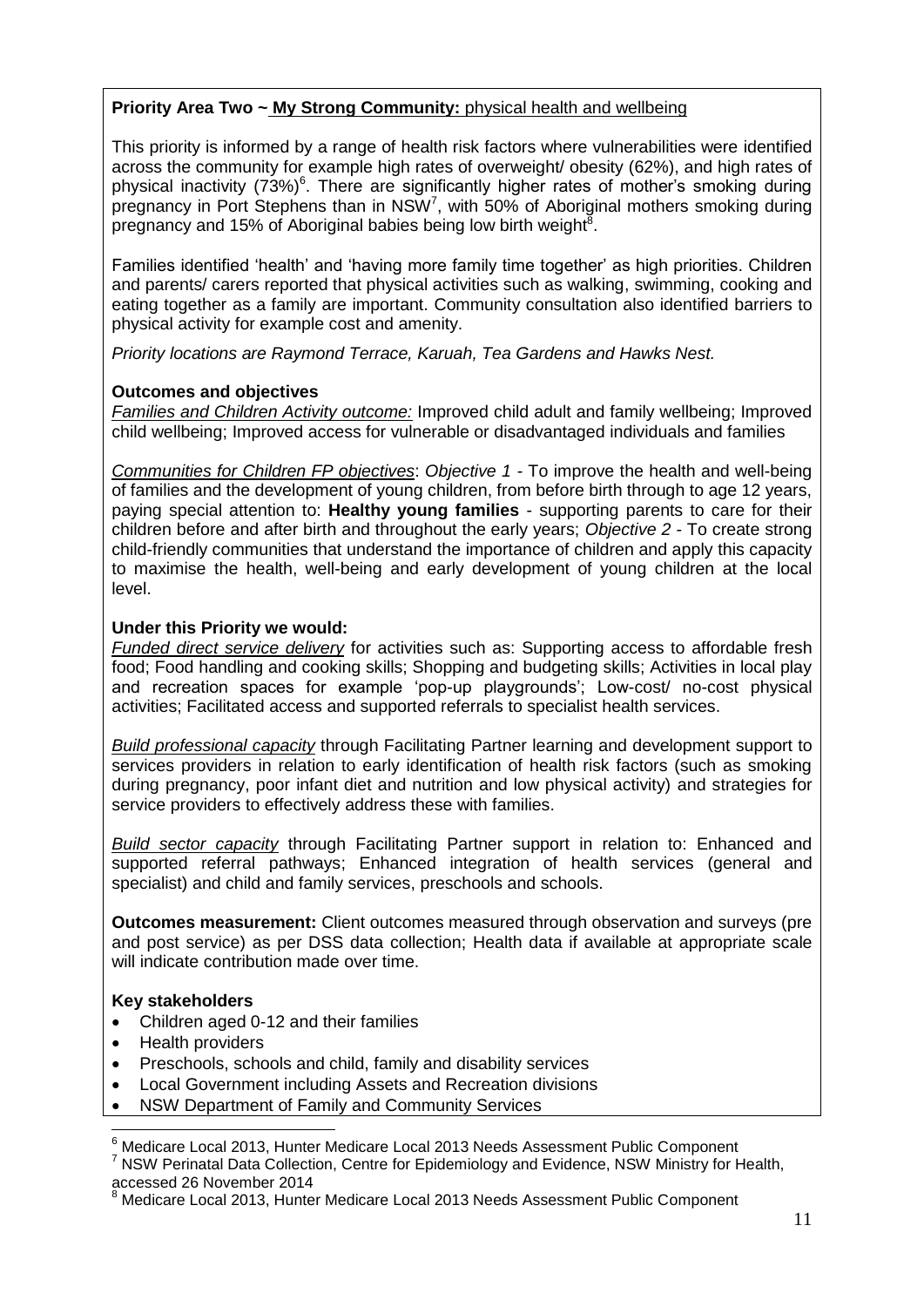## **Priority Area Three ~ My Skilled Community:** education, training and employment support for parents/carers of children 0 to 12 years

This priority was informed by data that indicates high rates of unemployment (10% in Karuah), high rates of joblessness (53% of two couple families in Tea Gardens - Hawks Nest), low incomes (38% of individuals in Karuah receive less than \$300 per week), and low rates of educational attainment (4% tertiary education in Karuah and 6% in Hawks Nest – Tea Gardens)<sup>9</sup>. This data is reflected in the SEIFA index, where Karuah for example is ranked 151 and Raymond Terrace is ranked 302 in Australia in terms of economic and educational vulnerability<sup>10</sup>. Consultation data strongly indicates that education, employment, income and financial security are high ranking needs and priorities as identified by parents/ carers and service providers.

This exists in the context of some economic and employment downturn across the Hunter Region of NSW in recent years including in mining and related industries and manufacturing, and changes to the vocational training sector including TAFE. In this context there is an opportunity to support the education and employment aspirations within our community through a scaffolded approach that recognises the lived experience of families, including low incomes, and to influence attitudes to work and study through the application of early intervention and prevention approaches to service delivery.

*Priority locations are Karuah, Raymond Terrace and Tea Gardens – Hawks Nest.* 

### **Outcomes and objectives**

*Families and Children Activity's outcomes:* Increased economic engagement; Improved adult functioning; Increased service integration and collaboration; Improved access for vulnerable or disadvantaged individuals and families

*Communities for Children FP objectives: Objective 1 -* To improve the health and well-being of families and the development of young children, from before birth through to age 12 years, paying special attention to: **Supporting families and parents** — support for parents to provide children with secure attachment, consistent discipline and quality environments that are stable, positive, stimulating, safe and secure

#### **Under this Priority we would:**

*Fund direct service delivery* for activities such as: Cultural programs and learning through culture; Healing programs; Support for parenting and family functioning; Aspirationsupporting programs; Supported technical and tertiary education programs; Supported employment skills programs.

*Build professional capacity* through Facilitating Partner learning and development support related to: Identifying and supporting family aspirations.

*Build sector capacity building* through Facilitating Partner support for enhanced integration of employment, education and training, and child and family services.

**Outcomes measurement:** Client outcomes measured through observation and surveys (pre and post service) as per DSS data collection.

\_\_\_\_\_\_\_\_\_\_\_\_\_\_\_\_\_\_\_\_\_\_\_\_\_\_\_\_\_\_\_\_\_<br><sup>9</sup> Australian Bureau of Statistics 2011, Census of Population and Housing

<sup>10</sup> Australia Bureau of Statistics 2011, Socio-Economic Indexes for Areas